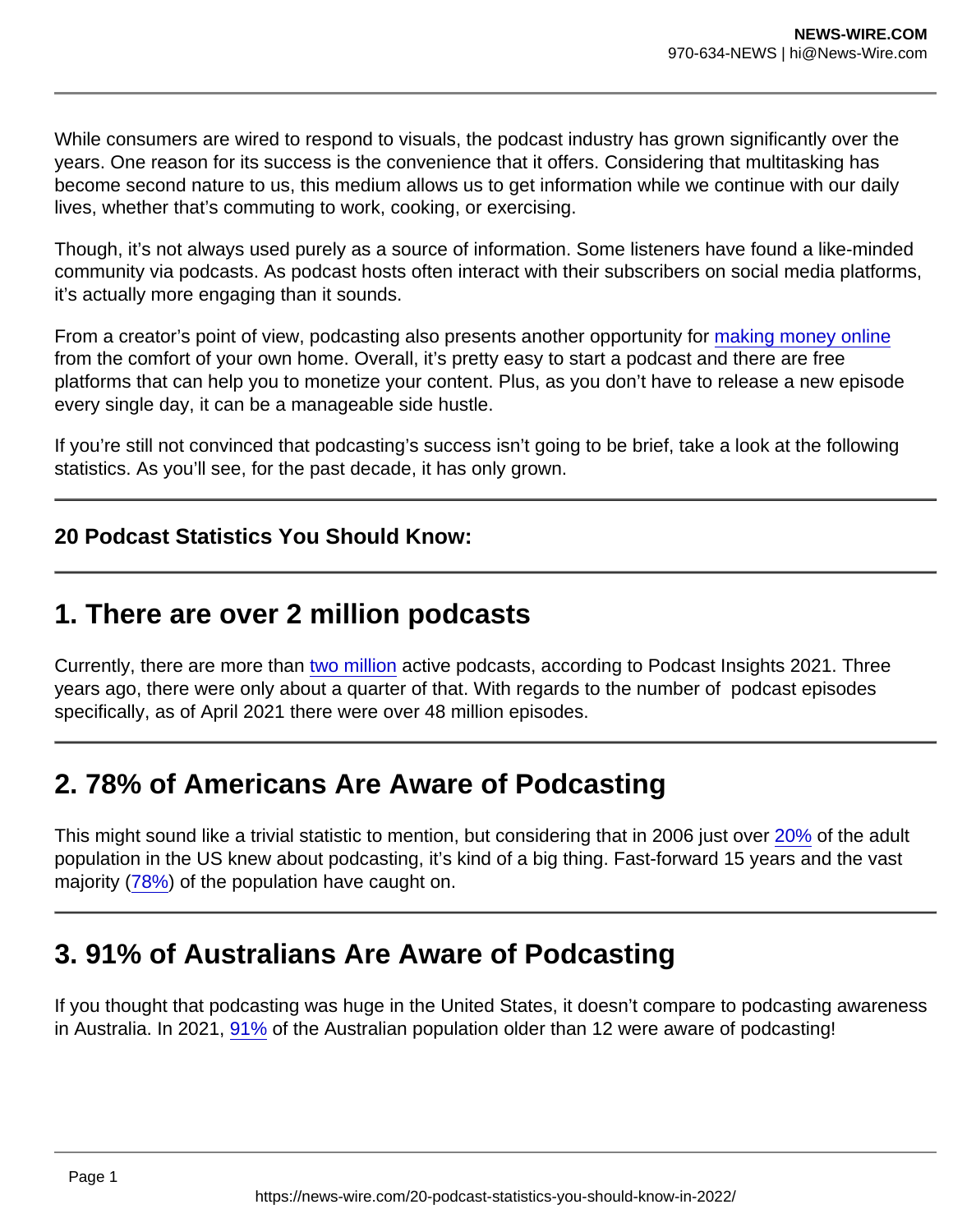What's even more impressive is that in 2020, [20%](http://www.edisonresearch.com/wp-content/uploads/2020/05/The-Infinite-Dial-2020-Australia.pdf) of the participants in The Infinite Dial's survey indicated that they listened to podcasts on a daily basis. Almost a quarter stated that they listened to it at least once a week.

### 4. Almost 60% of US Consumers Listen to Podcasts

According to data shared by Statista, [almost 60%](https://www.statista.com/statistics/188955/percentage-of-us-adults-who-listen-to-audio-podcasts-since-2006/) of all US consumers older than 12 listen to podcasts. What's more, the number of podcast listeners have steadily increased during the past eight years. While it only increased from 55% to 57% in the past year, it has doubled over the last 10 years.

#### 5. 160+ Million Americans Have Listened to a Podcast

According to [The Infinite Dial 2021](http://www.edisonresearch.com/wp-content/uploads/2021/03/The-Infinite-Dial-2021.pdf) from Edison Research and Triton Digital, the longest-running survey of digital media consumer behavior in America, it's estimated that 162 million US citizens older than 12 have listened to a podcast. In 2006, it was merely 11 million.

### 6. 65% Listen to the Whole Episode

According to The MIDAS Survey, the majority of podcast listeners [\(65%](https://www.rajar.co.uk/docs/news/MIDAS_Spring_2020.pdf)) listen to the whole episode. What's equally impressive is that 68% listen to almost all of the episodes that they've downloaded.

According to The Infinite Dial's report, this is slightly lower in Australia. Here, only [57%](http://www.edisonresearch.com/wp-content/uploads/2020/05/The-Infinite-Dial-2020-Australia.pdf) indicated that they listened to the entire podcast episode. Though, most didn't wait too long to start listening to the episode that they've downloaded. Half indicated that they listened to the episode within 24 hours of downloading it. Less than 10% of downloaded episodes were only listened to after a week.

# 7. 41% of the US Population Listen to Podcasts on a Monthly **Basis**

It was estimated that in 2020, [37%](http://www.edisonresearch.com/wp-content/uploads/2021/03/The-Infinite-Dial-2021.pdf) of the US population older than 12 listened to a podcast on a monthly basis. What's more, it's anticipated to increase to 41% in 2021. The only year that this percentage didn't increase was in 2013.

When you compare the percentage of the total US population older than 12 that listened to other types of online audio each month, it's clear that podcasting is a popular medium. According to the same report, it was estimated that in 2020 about 68% of the total US population older than 12 listened to online audio each month. By online audio, the report refers to listening to streamed audio content available only on the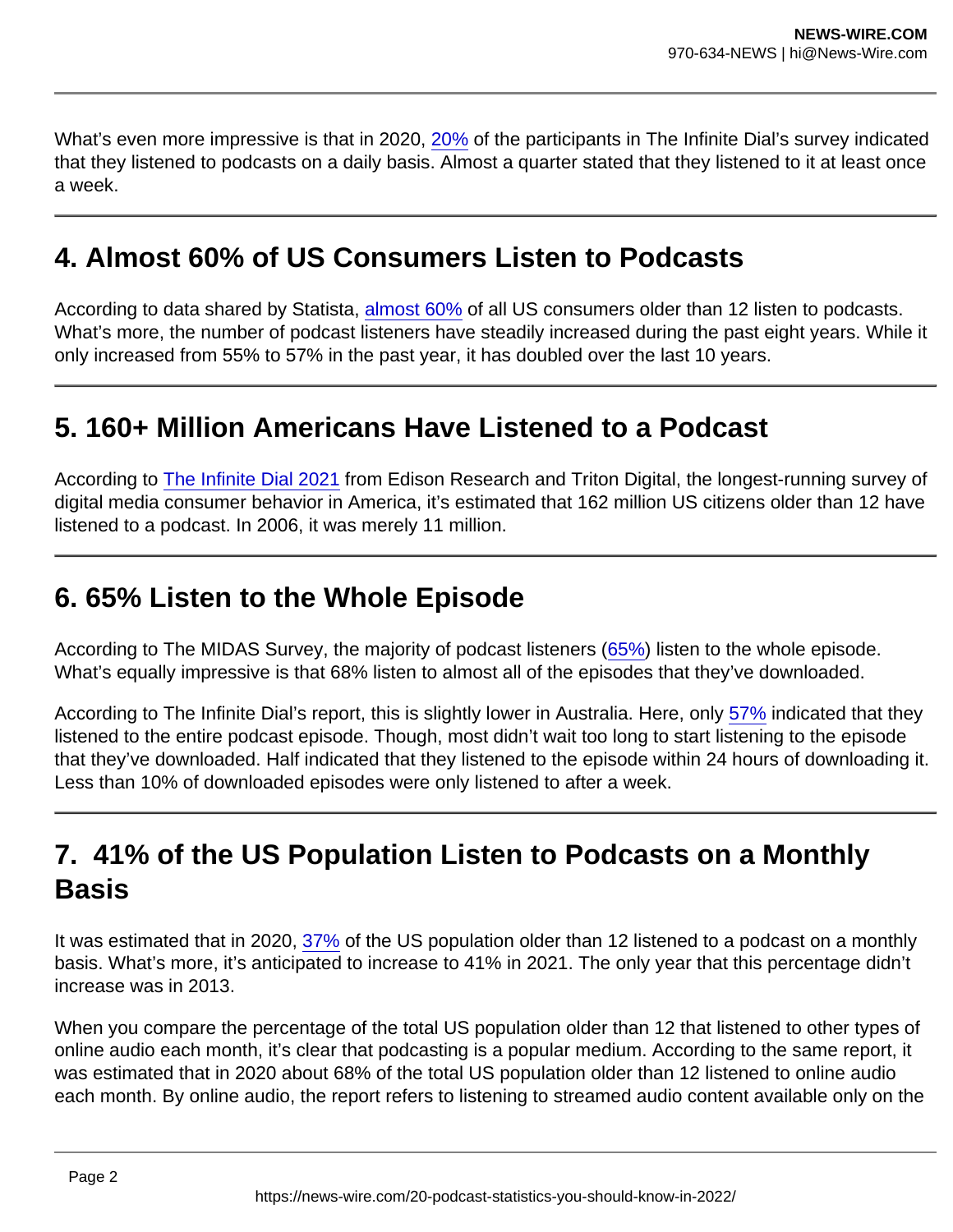internet and/or AM/FM radio stations online. Listening to online audio was most popular among the 12-34 age group, while only 42% of those older than 55 indicated that they listened to online audio. This was also the finding of Insider Intelligence.

What's more, with regards to the next few years the number of monthly podcast listeners could be as high as [144 million](https://www.insiderintelligence.com/insights/the-podcast-industry-report-statistics/) by the end of 2025. Though, other forecasts suggest that it could already exceed 160 by the end of 2023.

#### 8. 28% of the US Population Listen to Podcasts on a Weekly Basis

The weekly habits look a bit differently. It's estimated that in 2021, only [28%](http://www.edisonresearch.com/wp-content/uploads/2021/03/The-Infinite-Dial-2021.pdf) of the total US population older than 12 listened to a podcast on a weekly basis. Though, unlike monthly listeners, weekly listeners have increased every year since 2013.

#### 9. Eight Podcasts Are Listened to Per Week On Average

According to The Infinite Dial 2021, US weekly podcast listeners averaged [eight podcasts](http://www.edisonresearch.com/wp-content/uploads/2021/03/The-Infinite-Dial-2021.pdf) in the last week. Only 11% of US podcast listeners older than 12 listened to only one podcast in the last week. Most (21%) listened to about five, while 19% listened to anything from six to 10 podcasts per week.

In Australia, the weekly podcast listeners averaged [six](http://www.edisonresearch.com/wp-content/uploads/2020/05/The-Infinite-Dial-2020-Australia.pdf) podcasts. Though, 10% indicated that they listened to 11 or more podcasts in the last week.

# 10. Average Time Spent Listening to Online Audio Was Down in 2020

Surprisingly, according to The Infinite Dial, the average time spent listening to online audio was down in 2020. In 2019, online audio listeners older than 12 spent an average of 16 hours and 43 minutes per week. In 2020, it was only 15 hours and 12 minutes – more than an hour less.

With regards to podcasts specifically, Insider Intelligence estimates the time spent listening to podcasts at more than 44 minutes per day.

### 11. Podcast Listening Peaks in the Morning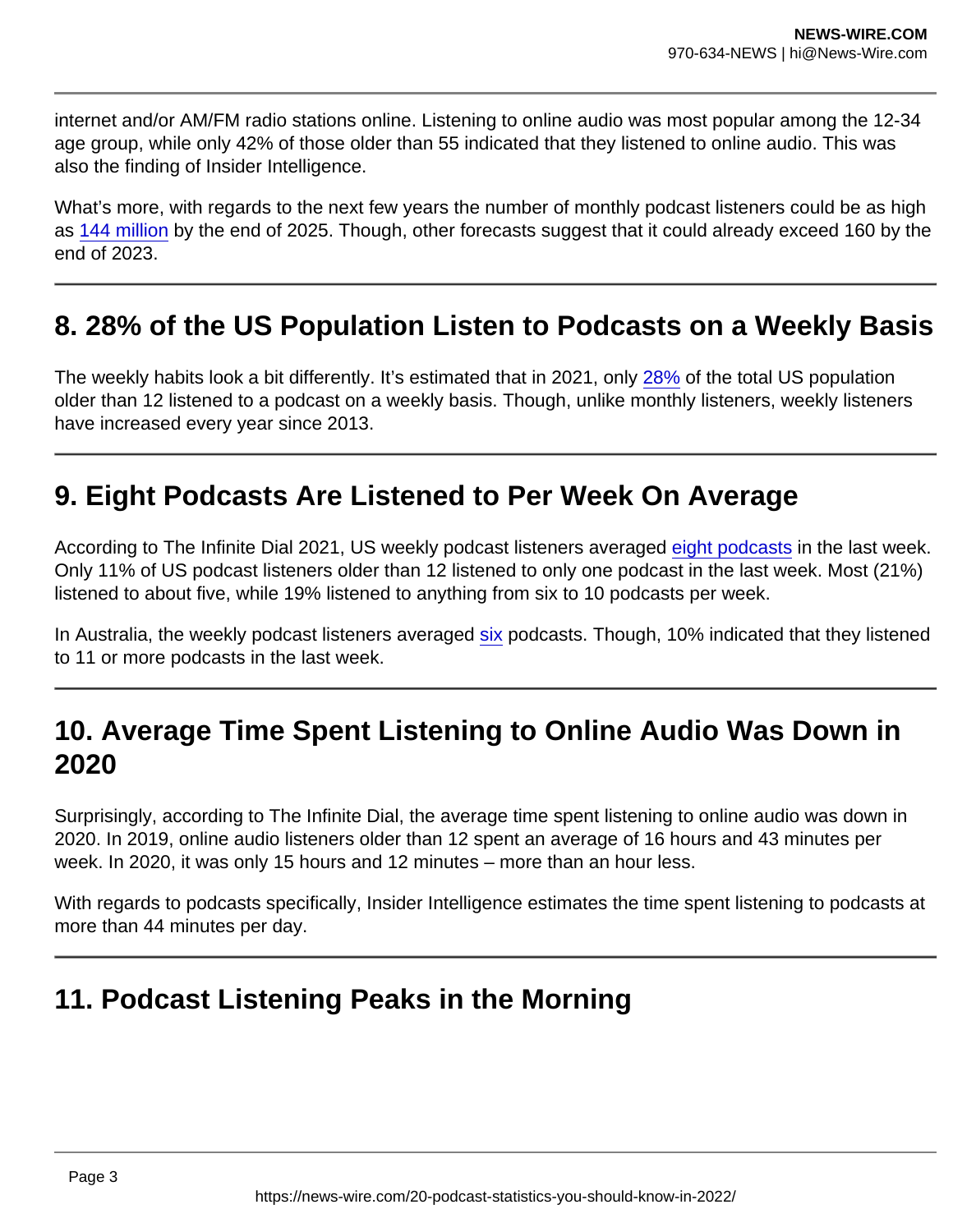According to The MIDAS Survey, the listening peak for podcasts is between [08:15 and 08:30](https://www.rajar.co.uk/docs/news/MIDAS_Spring_2020.pdf) a.m. Other popular times include between 11:00 and 11:15 a.m. and again at 5:30 p.m.

#### 12. Radio Is the Most Popular Audio Source While Driving

When it comes to audio sources in the car, AM/FM radio still outperformed podcasts in 2020. According to The Infinite Dial, only 28% used podcasts as an audio source in the car, compared to 81% that tuned into radio stations.

While podcasts might not be the favorite thing to listen to while driving, The MIDAS Survey found that most of the time when people are listening to podcasts, they're driving or traveling. Almost [a third](https://www.rajar.co.uk/docs/news/MIDAS_Spring_2020.pdf) of listening hours are completed when traveling. Other times that people tend to listen to podcasts are when they're relaxing or doing nothing in particular, studying, working, or completing household chores.

Though, this is not the case in Australia. Travel south and you'll find that the vast majority [\(87%](http://www.edisonresearch.com/wp-content/uploads/2021/04/Infinite-Dial-2021-Australia-Webinar-2.pdf)) of podcast listeners prefer to listen to a podcast while they're at home instead of on the road.

#### 13. Mobile Phones Are the Preferred Device

The car stereo system might not be the preferred source for podcast listening, but the mobile phone definitely is. Mobile phones account for [79%](https://www.rajar.co.uk/docs/news/MIDAS_Spring_2020.pdf) of the podcast listening hours! The second most-used device is laptops (15%) with tablets (6%) in third spot.

While voice activated speakers are used for 2% of podcast listening, the increase in smart speakers is noteworthy and might change future listener behavior. In just the span of a year, smart speaker ownership increased by over 20%. This gives listeners more chances to discover new podcasts from the comfort of their own home.

#### 14. More Men Listen to Podcasts

In the UK, podcasting is slightly more popular among men. The [MIDAS Survey](https://www.rajar.co.uk/docs/news/MIDAS_Spring_2020.pdf) found that in 2020 54% of men compared to 46% of women listen to podcasts.

In the US, the picture is the same, though the gap is smaller. According to data shared by The Infinite Dial 2021, in 2021, [43%](http://www.edisonresearch.com/wp-content/uploads/2021/03/The-Infinite-Dial-2021.pdf) of men listened to a podcast in the last month, compared to 39% of women.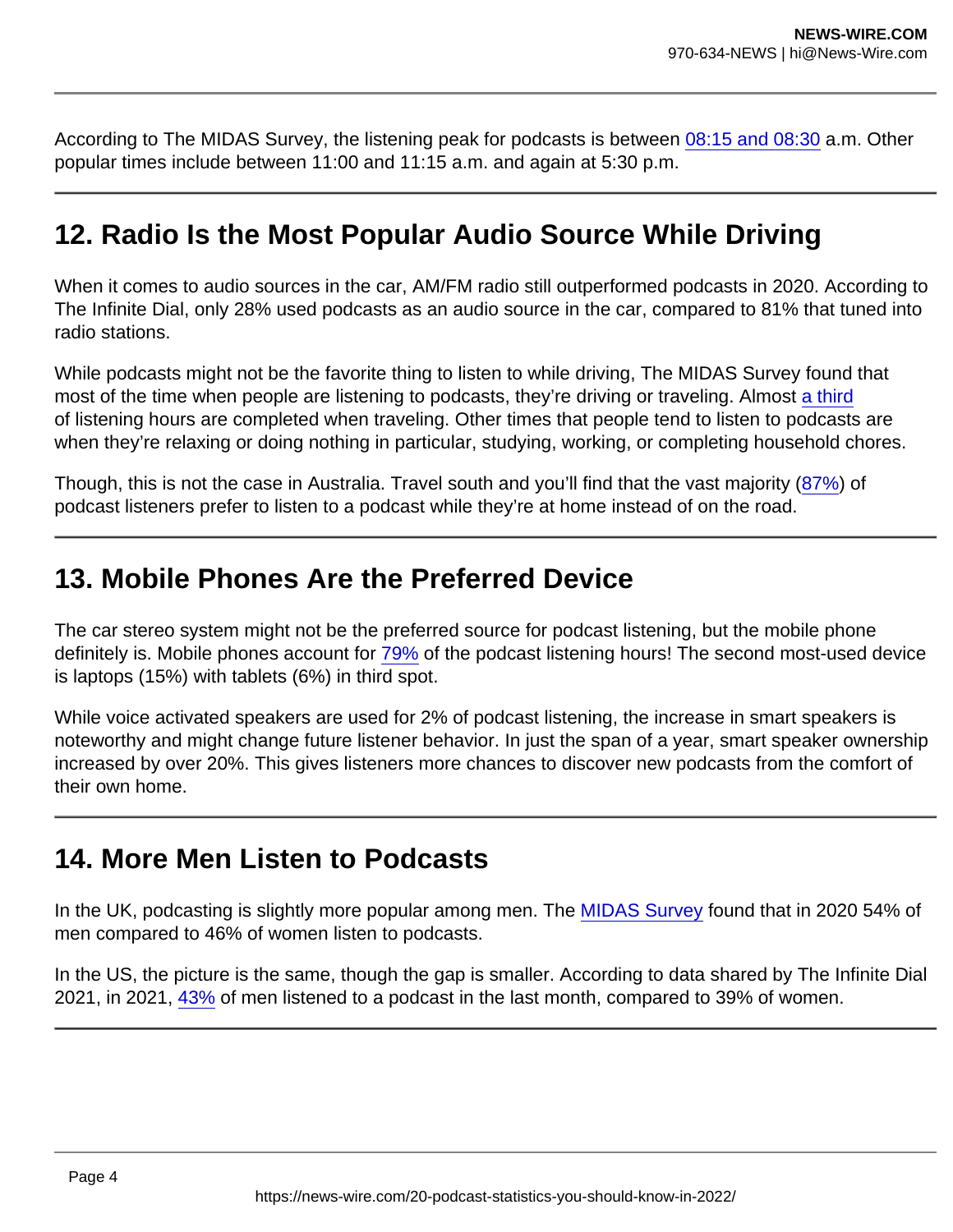# 15. Podcasting Is Growing More Popular Among Older Listeners

While people older than 55 account for the smallest percentage of monthly podcast listeners, interest in this medium is growing. In 2011, it was estimated that only 14% of the US population older than 55 listened to a podcast on a monthly basis. In 2016, it increased to 17%, while in 2021 it's estimated at [21%](http://www.edisonresearch.com/wp-content/uploads/2021/03/The-Infinite-Dial-2021.pdf) of the population.

The percentage of listeners in the 12-34 age group more or less stayed the same during this period. From 2011 to 2021, it only increased by 4%.

On the other hand, the percentage of monthly podcast listeners decreased for the 35-54 age group. In 2011, they accounted for 40% of the audience, but in the past 10 years that percentage dropped to below 30%.

#### 16. Pandora Boasts the Best Brand Awareness

According to The Infinite Dial's data, when it comes to audio brand awareness, Pandora, a leading music and podcast discovery platform, is in first place. More than 80% of respondents were aware of the brand. iHeartRadio, an American broadcast, podcast and streaming audio platform was in second place (73%), followed by Spotify (72%). Though, according to [Insider Intelligence](https://www.insiderintelligence.com/insights/the-podcast-industry-report-statistics/), Spotify is expected to become the most popular podcast platform in the US in 2021.

### 17. 74% of Podcasters Use Headphones While Recording

According to podcast statistics shared by Riverside, the majority ([74%\)](https://riverside.fm/blog/podcast-statistics) of podcasters use headphones when they're recording during post production. Wearing headphones when you're recording can improve microphone technique. So, while it's good to know that most take advantage of technology, there are still a fair amount of podcasters who are amateur in this regard.

# 18. Podcast Ad Revenues Expected to Exceed \$2 Billion in 2023

Not only are the number of podcasts and listeners increasing, but also the ad revenues. According to eMarketer, it's anticipated that US marketers will spend more than \$1.3 billion on podcast ads in 2021. What's more, it's expected that it will exceed the \$2 billion mark in two years and in 2025 it will be closer to \$3 billion.